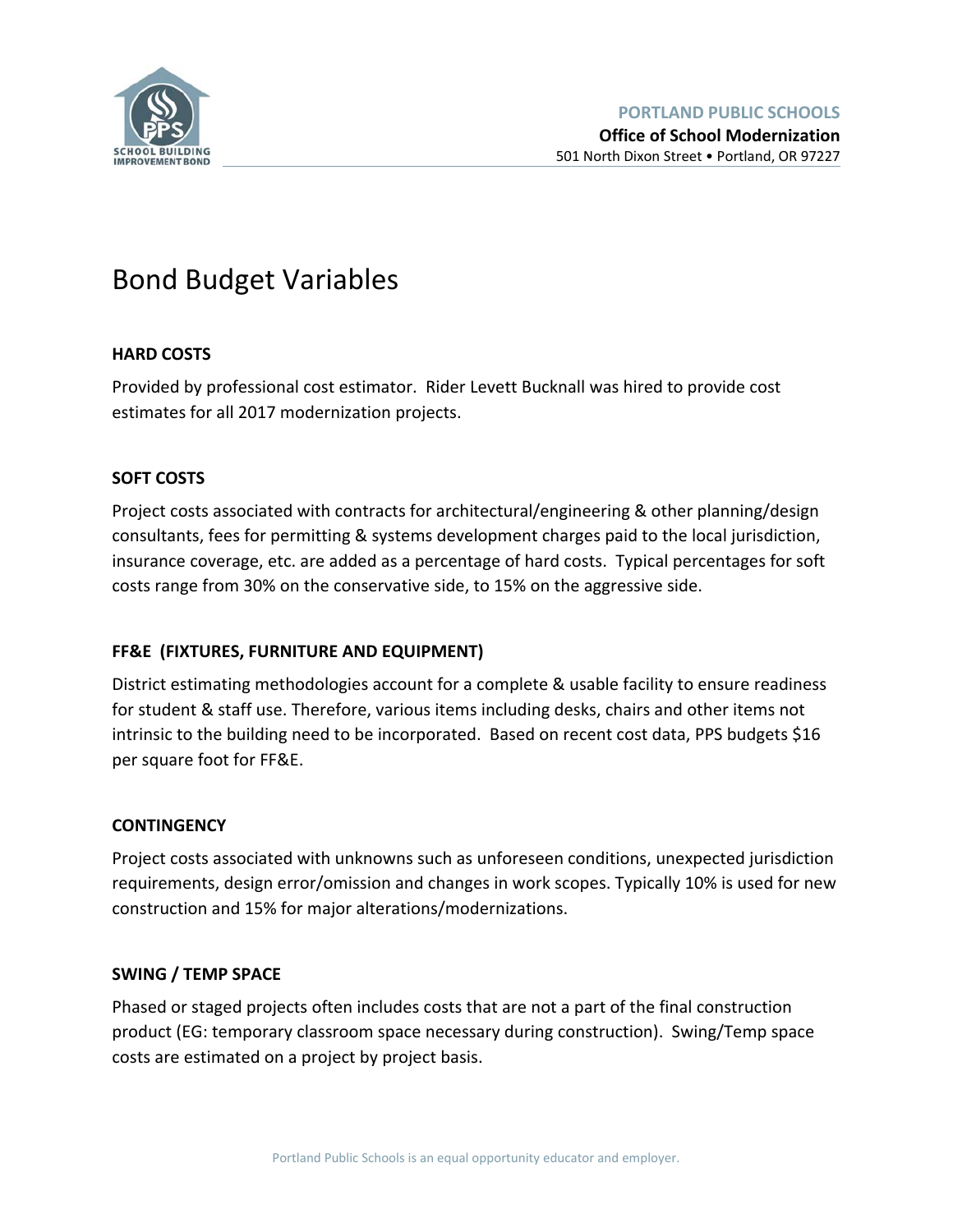## **ESCALATION**

Cost increases over time due to the increase of goods and labor. Recent estimates for annual cost escalation increases range from 6% on the high side, to 4% on the low side. Rider Levett Bucknall estimates the construct cost escalation in Portland at 6.05% between January 2017 and January 2018.

# **FORMULA**

| <b>HARD COST</b>   | \$\$ from professional cost estimator |
|--------------------|---------------------------------------|
| + SOFT COST        | 15% - 30%                             |
| + FF&E             | \$16/SF                               |
| + CONTINGENCY      | 10% - 15%                             |
| + SWING/TEMP SPACE | project specific estimate             |
| + ESCALATION       | $6\%$ - 4%                            |
|                    |                                       |

**TOTAL**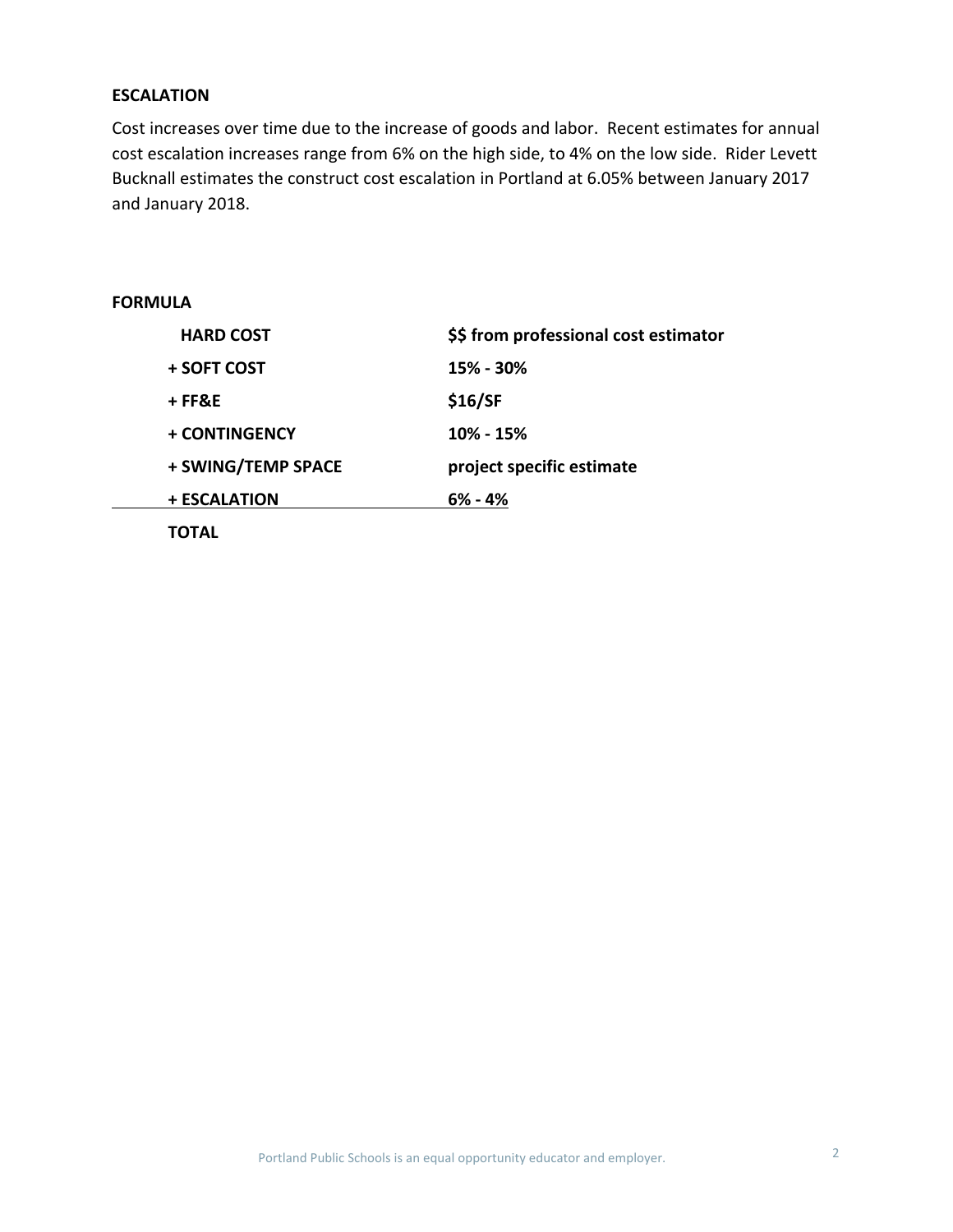# BOND BUDGET PROGRESSION ‐ TIME AND RISK

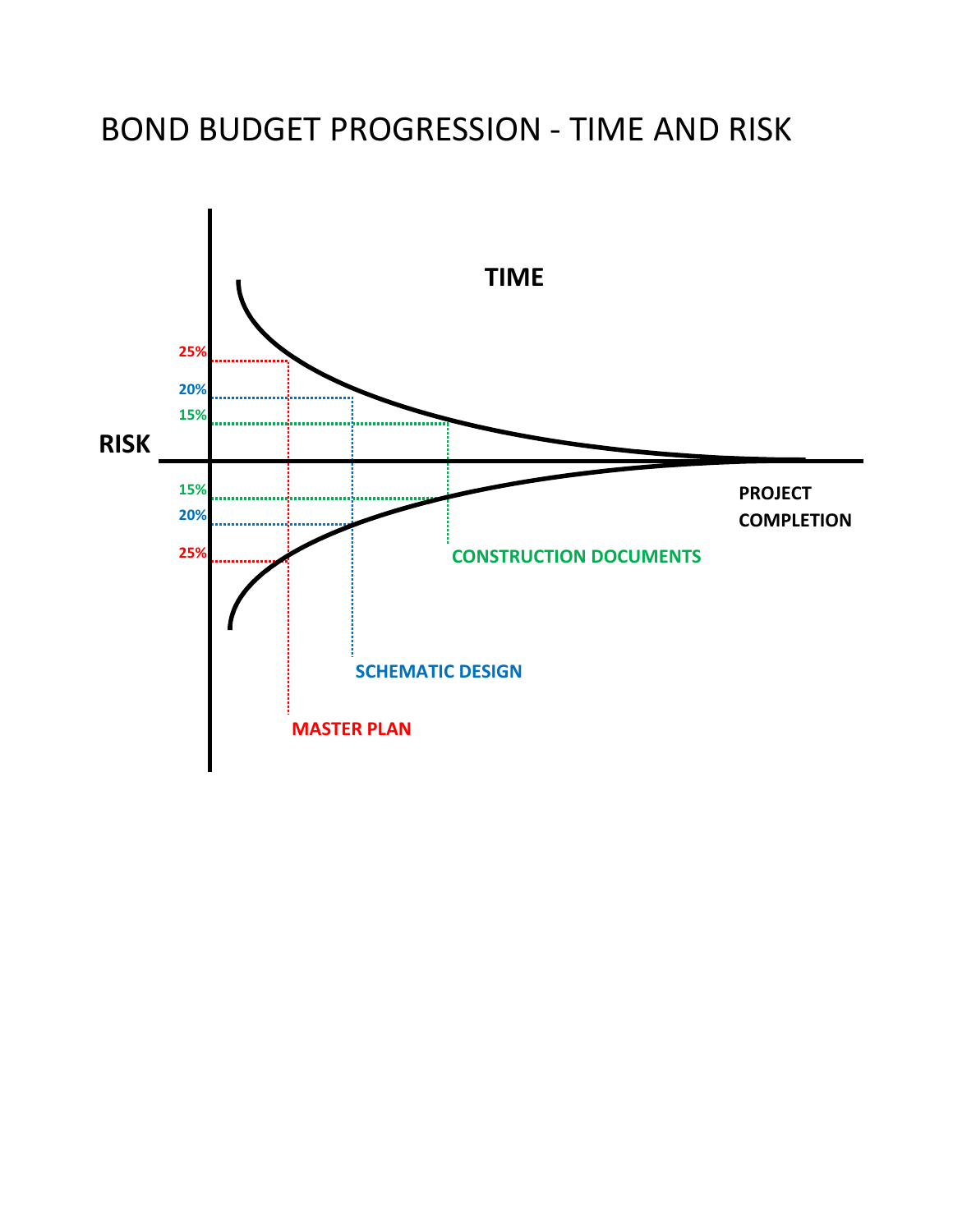|             | MIDDLE SCHOOL PROGRAM 1                                                       |          |           |             |                     |           |            |
|-------------|-------------------------------------------------------------------------------|----------|-----------|-------------|---------------------|-----------|------------|
|             | Preferred: spaces preferred but not required or applied to area program total |          |           |             | <b>Proposed</b>     | Proposed  | Proposed   |
| <b>AREA</b> |                                                                               | Quantity | S.F. Room |             | S.F. Total Quantity | S.F. Room | S.F. Total |
|             | <b>CLASSROOMS<sup>2</sup></b>                                                 |          |           |             |                     |           |            |
|             | Classrooms <sup>3</sup>                                                       | 22       | 980       | 21,560      | 22                  | 980       | 21,560     |
|             | ESL classroom <sup>4</sup>                                                    |          | 900       | 900         |                     | 900       | 900        |
|             | <b>ESL Classroom - Scope Add</b>                                              |          | $\Omega$  | $\Omega$    |                     | 80        | 80         |
|             | Science Classrooms                                                            | 5        | 1,300     | 6,500       | 5                   | 1300      | 6,500      |
|             | Science Prep                                                                  |          | 150       | 150         |                     | 150       | 150        |
|             | Science Storage (chemical storage optional)                                   |          | 64        | 64          |                     | 64        | 64         |
|             | Science Prep - Scope Add                                                      |          |           |             | $\overline{2}$      | 150       | 300        |
|             | Science Storage (chemical storage optional) - Scope Add                       |          |           |             | $\overline{2}$      | 64        | 128        |
|             | Extended Learning Area <sup>5</sup>                                           | 6        | 1,000     | 6,000       | 6                   | 1000      | 6,000      |
|             | Student Lockers (grades 6, 7, & 8) 225 students <sup>6</sup>                  |          | 190       | 190         | 3                   | 190       | 570        |
|             | Conference Room                                                               |          | 200       | 200         |                     | 200       | 200        |
|             | Required                                                                      |          |           | 29,364      |                     |           | 29,744     |
|             | Preferred                                                                     |          |           | 6,200       |                     |           | 6,200      |
|             | <b>Scope Add</b>                                                              |          |           | $\mathbf 0$ |                     |           | 508        |
|             | Subtotal required + preferred + scope add                                     |          |           | 35,564      |                     |           | 36,452     |

*Notes:*

<sup>1</sup> Planning capacity for Middle School program is 675 students with a maximum of three sections of students at each grade level.

*Consult PPS Long Range Facilities Plan for determination student capacity for each instructional space.*

2 *"Specialist" classroom functions such as Title I, Reading, and Math to be accommodated in "Extended Learning" areas*

3 *Self-contained classrooms that deliver science curriculum for grades 6-8 need to be large enough to provide the additional sinks,* 

*outlets, eyewash and work space needs sufficient for a minimum of 32 students in a science classroom*

<sup>4</sup> *Room should be divisible into two smaller classrooms*

5 *One Commons/Extended Learning Area @ 1,500 SF required per classroom type (grades 6,7,8). Two per classroom type @ 1,000 SF preferred*

6 *Lockers can be full height; half height lockers should be stacked.* 

#### **MIDDLE SCHOOL PROGRAM** <sup>1</sup>

| Preferred: spaces preferred but not required or applied to area program total |          |           |                     | <b>Proposed</b> | <b>Proposed</b> | <b>Proposed</b> |
|-------------------------------------------------------------------------------|----------|-----------|---------------------|-----------------|-----------------|-----------------|
| <b>AREA</b>                                                                   | Quantity | S.F. Room | S.F. Total Quantity |                 | S.F. Room       | S.F. Total      |
| <b>EXPLORATORY</b>                                                            |          |           |                     |                 |                 |                 |
| Music (Band & Choir) Room <sup>7,8</sup>                                      |          | 1,400     | 1,400               | 1               | 1400            | 1,400           |
| Music Office                                                                  |          | 120       | 120                 | 1               | 120             | 120             |
| Art                                                                           |          | 1,200     | 1,200               |                 | 1200            | 1,200           |
| Art Storage                                                                   |          | 120       | 120                 |                 | 120             | 120             |
| Computer Lab                                                                  |          | 980       | 980                 |                 | 980             | 980             |
| STEAM Lab <sup>9</sup>                                                        |          | 1,200     | 1,200               |                 | 1200            | 1,200           |
| <b>Practice Rooms</b>                                                         |          | 50        | 100                 | 0               | $\mathbf{0}$    | $\Omega$        |
| Kiln Room                                                                     |          | 100       | 100                 |                 | 100             | 100             |
| <b>Student Project Storage</b>                                                |          | 200       | 200                 | 0               | $\Omega$        | $\Omega$        |
| Dance <sup>10</sup>                                                           |          | 980       | 980                 |                 | 980             | 980             |
| Music, instrument, uniform storage                                            |          | 120       | 120                 | 1               | 120             | 120             |
|                                                                               |          |           |                     |                 |                 |                 |
| Required<br>Preferred                                                         |          |           | 3,820<br>2,700      |                 |                 | 3,820<br>2,400  |
|                                                                               |          |           |                     |                 |                 |                 |
| Subtotal required + preferred                                                 |          |           | 6,520               |                 |                 | 6,220           |
| <b>MEDIA/TECHNOLOGY</b>                                                       |          |           |                     |                 |                 |                 |
| Media Center <sup>11</sup>                                                    |          | 1,650     | 1,650               | 1               | 1650            | 1,650           |
| Media Workroom (text book/media storage)                                      |          | 200       | 200                 | 1               | 200             | 200             |
| Conference/Small Group Study                                                  |          | 200       | 200                 | 1               | 200             | 200             |
| <b>Media Office</b>                                                           |          | 100       | 100                 | 0               | $\mathbf{0}$    | $\Omega$        |
| <b>Media Center</b>                                                           |          | 1,550     | 1,550               | 1               | 1550            | 1,550           |
|                                                                               |          |           |                     |                 |                 |                 |
| Required                                                                      |          |           | 2,050               |                 |                 | 2,050           |
| Preferred                                                                     |          |           | 1,650               |                 |                 | 1,550           |
| Subtotal required + preferred                                                 |          |           | 3,700               |                 |                 | 3,600           |

*Notes:*

7 *Music Room with stage may be elevated 18 inches above adjacent cafeteria; separate with acoustic/operable wall that opens to cafeteria; stage to provide space for dance (or dance floor storage) if not provided elsewhere*

8 *Music room should incorporate instrument storage if not built separately*

<sup>9</sup> Science Technology Engineering Arts and Math (STEAM) lab equipped to accommodate science curriculum as well as fabrication and *maker space activities*

10 *Dance optional unless it is part of core program; can be located as pull out floor under stage/music room if it opens to cafeteria*

<sup>11</sup> *1,650 SF Media Center required; 3,200 SF preferred*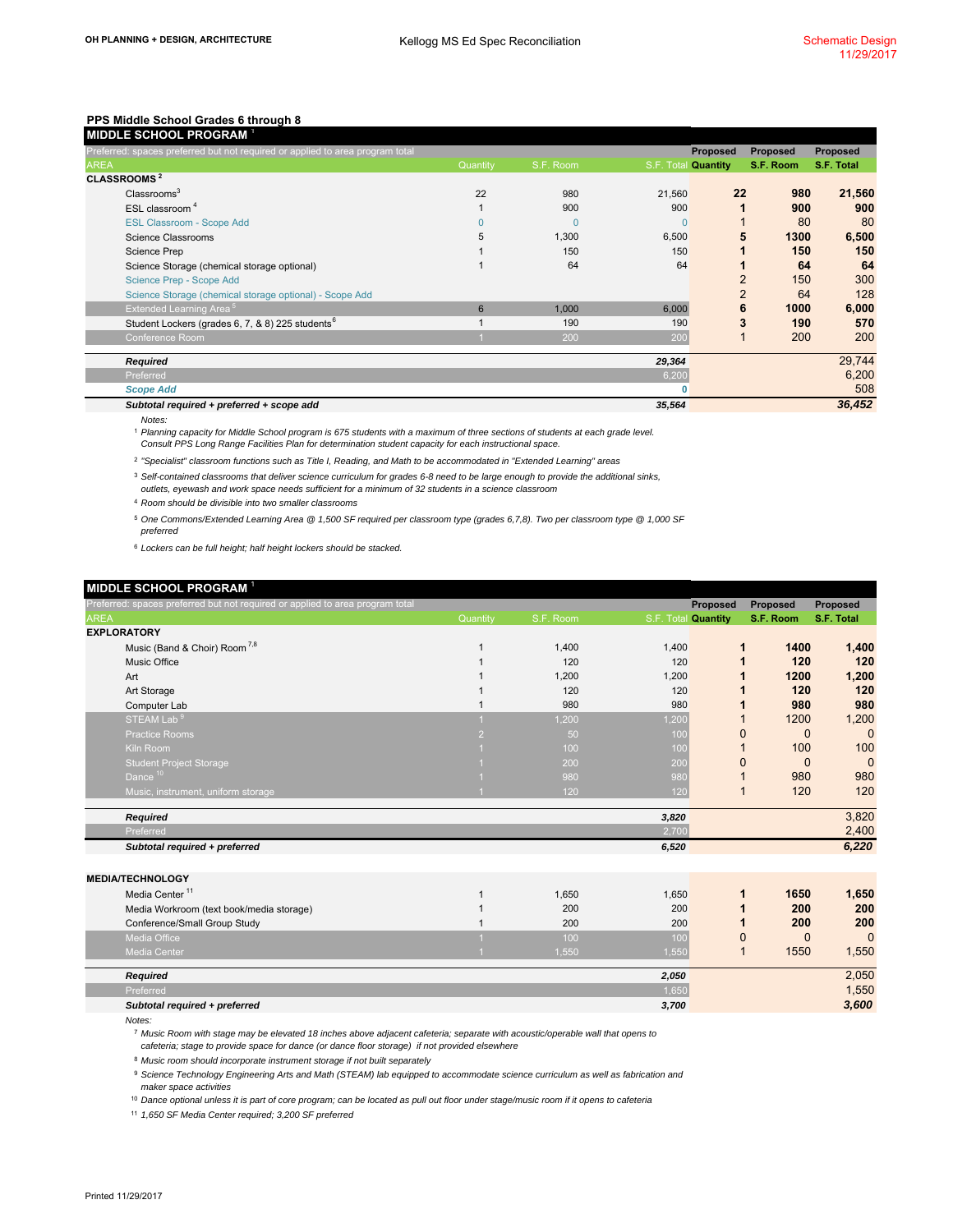|             | <b>MIDDLE SCHOOL PROGRAM<sup>1</sup></b>                                      |                |             |                     |                |              |            |
|-------------|-------------------------------------------------------------------------------|----------------|-------------|---------------------|----------------|--------------|------------|
|             | Preferred: spaces preferred but not required or applied to area program total |                |             |                     | Proposed       | Proposed     | Proposed   |
| <b>AREA</b> |                                                                               | Quantity       | S.F. Room   | S.F. Total Quantity |                | S.F. Room    | S.F. Total |
|             | PHYSICAL EDUCATION/ATHLETICS                                                  |                |             |                     |                |              |            |
|             | Gym (main) seating for 750 person assembly                                    | 1              | 6,800       | 6,800               | 1              | 6800         | 6,800      |
|             | Covered Play Area *                                                           |                | 4,000       | 4.000               | 1              | 4000         | 4,000      |
|             | PE Storage                                                                    | $\overline{2}$ | 200         | 400                 | $\overline{2}$ | 200          | 400        |
|             | Club Storage                                                                  | 3              | 80          | 240                 | 3              | 80           | 240        |
|             | PE Office <sup>12</sup>                                                       |                | 120         | 120                 | 1              | 120          | 120        |
|             | Boy's Locker Room <sup>13</sup>                                               |                | 800         | 800                 | 1              | 800          | 800        |
|             | Girl's Locker Room <sup>13</sup>                                              | 1              | 800         | 800                 | 1              | 800          | 800        |
|             | Table/Chair Storage - Scope Add                                               | $\mathbf 0$    | $\mathbf 0$ | $\mathbf 0$         | $\mathbf{1}$   | 200          | 200        |
|             |                                                                               |                |             |                     |                |              |            |
|             | <b>Required</b>                                                               |                |             | 13,160              |                |              | 13,160     |
|             | <b>Scope Add</b>                                                              |                |             | $\mathbf{0}$        |                |              | 200        |
|             | Subtotal required + scope add                                                 |                |             | 13,160              |                |              | 13,360     |
|             | <b>ADMINISTRATION</b>                                                         |                |             |                     |                |              |            |
|             | Reception/Secretary                                                           | 1              | 450         | 450                 | $\mathbf 1$    | 450          | 450        |
|             | <b>Health Room/Toilet</b>                                                     |                | 200         | 200                 | 1              | 200          | 200        |
|             | Principal's Office <sup>14</sup>                                              |                | 180         | 180                 | 1              | 180          | 180        |
|             | Assistant Principal's Office <sup>15</sup>                                    |                | 120         | 120                 | 1              | 120          | 120        |
|             | Workroom/Mail                                                                 |                | 350         | 350                 | 1              | 350          | 350        |
|             | Staff Room                                                                    |                | 500         | 500                 | 1              | 500          | 500        |
|             | Conference Room <sup>16</sup>                                                 |                | 180         | 180                 | $\mathbf 1$    | 200          | 200        |
|             | Restroom <sup>17</sup>                                                        | $\overline{2}$ | 45          | 90                  | $\overline{2}$ | 64           | 128        |
|             | Lost & Found                                                                  |                | 50          | 50                  | $\mathbf 1$    | 50           | 50         |
|             | <b>Flex Office</b>                                                            |                | 120         | 120                 | $\mathbf{0}$   | $\mathbf{0}$ | $\Omega$   |
|             | Secure Storage/Records <sup>18</sup>                                          |                | 150         | 150                 | $\mathbf{1}$   | 150          | 150        |
|             | Required                                                                      |                |             | 2,120               |                |              | 2,178      |
|             | Preferred                                                                     |                |             | 270                 |                |              | 150        |
|             | Subtotal required + preferred                                                 |                |             | 2,390               |                |              | 2,328      |

#### *Notes:*

12 *120 SF PE Office required; 200 SF office with shower preferred*

13 *800 SF Locker Rooms required; 1,200 SF preferred; locker room showers are optional*

14 *180 SF Principal's Office required; 200 SF preferred*

15 *120 SF Assistant Principal's Office required; 150 SF preferred*

16 *180 SF Conference Room required; 200 SF preferred*

17 *45 SF single user, gender neutral restrooms required; 64 SF preferred.* 

18 *Secure Storage/Records optional only if records securely stored in administration*

|                   | MIDDLE SCHOOL PROGRAM <sup>1</sup>                                            |          |           |           |                 |           |            |
|-------------------|-------------------------------------------------------------------------------|----------|-----------|-----------|-----------------|-----------|------------|
|                   | Preferred: spaces preferred but not required or applied to area program total |          |           |           | <b>Proposed</b> | Proposed  | Proposed   |
| <b>AREA</b>       |                                                                               |          | S.F. Room | S.F. Tota | <b>Quantity</b> | S.F. Room | S.F. Total |
| <b>COUNSELING</b> |                                                                               |          |           |           |                 |           |            |
|                   | Counselor's Office                                                            | $\Omega$ | 120       | 240       | $\mathbf{2}$    | 120       | 240        |
|                   | <b>Record Storage</b>                                                         |          | 100       | 100       |                 | 100       | 100        |
|                   | Mediation/Tutorial Room                                                       |          | 120       | 120       |                 | 120       | 120        |
|                   | Conference Room                                                               |          | 200       | 200       |                 | 200       | 200        |
|                   |                                                                               |          |           |           |                 |           | 460        |
|                   | Required                                                                      |          |           | 460       |                 |           |            |
|                   | Preferred                                                                     |          |           | 200       |                 |           | 200        |
|                   | Subtotal required + preferred                                                 |          |           | 660       |                 |           | 660        |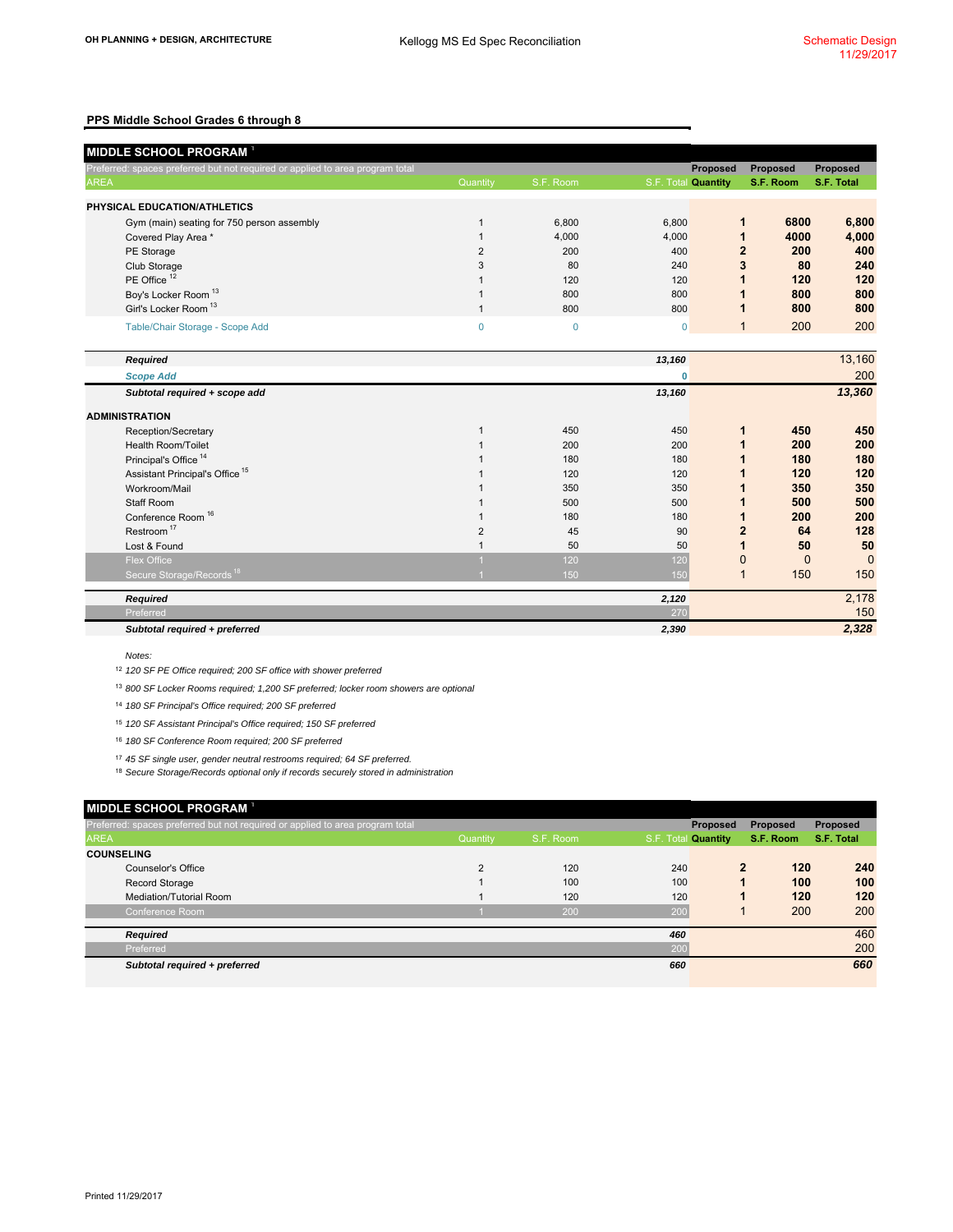| Preferred: spaces preferred but not required or applied to area program total |          |           |                     | <b>Proposed</b> | <b>Proposed</b> | Proposed   |
|-------------------------------------------------------------------------------|----------|-----------|---------------------|-----------------|-----------------|------------|
| <b>AREA</b>                                                                   | Quantity | S.F. Room | S.F. Total Quantity |                 | S.F. Room       | S.F. Total |
| <b>SPECIAL EDUCATION</b>                                                      |          |           |                     |                 |                 |            |
| Learning Center <sup>19</sup>                                                 |          | 800       | 800                 |                 | 800             | 800        |
| Learning Center - Scope Add                                                   |          | $\Omega$  | $\Omega$            |                 | 180             | 180        |
| Itinerant Offices (Psych/Speech Path/Flex Office) <sup>20</sup>               | 3        | 80        | 240                 |                 | 80              | 240        |
| <b>Offices - Scope Add</b>                                                    |          | $\Omega$  | $\Omega$            |                 | 70              | 210        |
| <b>Special Needs Toilet</b>                                                   |          | 120       | 120                 |                 | 120             | 120        |
| <b>Sensory Support Room</b>                                                   |          | 150       | 150                 |                 | 150             | 150        |
| Intensive Skills Room <sup>21</sup>                                           |          | 980       | 980                 |                 | 980             | 980        |
| Required                                                                      |          |           | 1,160               |                 |                 | 1,160      |
| Preferred                                                                     |          |           | 1,130               |                 |                 | 1,130      |
| <b>Scope Add</b>                                                              |          |           | 0                   |                 |                 | 390        |
| Subtotal required + preferred + scope add                                     |          |           | 2,290               |                 |                 | 2,680      |
| <b>COMMUNITY SUPPORT</b>                                                      |          |           |                     |                 |                 |            |
| Parent/Volunteer Room                                                         |          | 200       | 200                 |                 | 200             | 200        |
| Parent/Family/Community Resource Room                                         |          | 800       | 800                 |                 | 800             | 800        |
| Parent/Family/Community Resource Room - Scope Add                             |          | $\Omega$  | $\Omega$            |                 | 120             | 120        |
| Parent/Family Resource Offices <sup>22</sup>                                  |          | 120       | 120                 |                 | 120             | 120        |
| Required                                                                      |          |           | 1,120               |                 |                 | 1,120      |
| <b>Scope Add</b>                                                              |          |           | o                   |                 |                 | 120        |
| Subtotal required + scope add                                                 |          |           | 1,120               |                 |                 | 1,240      |
| Notes:                                                                        |          |           |                     |                 |                 |            |

19 *Number of Learning Centers dependent on SPED population within school; One 800 SF Learning Center required; additional Learning Centers may be smaller, min. of 600 SF*

20 *Three 80 SF Itinerant Office required; three offices at 120 SF preferred* 21 *Need for Intensive Skills room dependent on the needs of the student population*

22 *One 120 SF Parent/Family Resource Office required; two 120 SF offices preferred*

|             | MIDDLE SCHOOL PROGRAM <sup>1</sup>                                            |          |              |              |                     |                |                |
|-------------|-------------------------------------------------------------------------------|----------|--------------|--------------|---------------------|----------------|----------------|
|             | Preferred: spaces preferred but not required or applied to area program total |          |              |              | <b>Proposed</b>     | Proposed       | Proposed       |
| <b>AREA</b> |                                                                               | Quantity | S.F. Room    |              | S.F. Total Quantity | S.F. Room      | S.F. Total     |
|             | <b>CAFETERIA/COMMONS</b>                                                      |          |              |              |                     |                |                |
|             | Cafeteria <sup>23</sup>                                                       |          | 4,250        | 4,250        |                     | 4250           | 4,250          |
|             | Cafeteria - Scope Add                                                         |          | $\mathbf{0}$ | $\Omega$     |                     | 1580           | 1,580          |
|             | Kitchen                                                                       |          | 800          | 800          |                     | 800            | 800            |
|             | Dishwashing <sup>24</sup>                                                     |          | 250          | 250          |                     | 250            | 250            |
|             | Kitchen Freezer/Cooler <sup>25</sup>                                          |          | 140          | $\mathbf 0$  |                     | 140            | $\bf{0}$       |
|             | Kitchen Office Alcove <sup>26</sup>                                           |          | 60           | 60           |                     | 60             | 60             |
|             | Servery <sup>27</sup>                                                         |          | 900          | 900          |                     | 900            | 900            |
|             | Servery - Scope Add                                                           |          | $\mathbf{0}$ | $\mathbf{0}$ |                     | 315            | 315            |
|             | Kitchen Staff Lockers <sup>28</sup>                                           |          | 20           | 20           |                     | 20             | 20             |
|             | Kitchen Restroom <sup>29</sup>                                                |          | 45           | 45           |                     | 45             | 45             |
|             | Table/Chair Storage                                                           |          | 200          | 200          |                     | 200            | 200            |
|             | Kitchen Storage                                                               |          | 150          | 150          |                     | 150            | 150            |
|             | Stage $30$                                                                    |          | 1,000        | 1,000        |                     | $\overline{0}$ | $\overline{0}$ |
|             | Stage Storage <sup>31</sup>                                                   |          | 200          | 200          | O                   | $\Omega$       | $\Omega$       |
|             | Cafeteria                                                                     |          | 250          | 250          |                     | 250            | 250            |
|             | <b>Kitchen Staff Lockers</b>                                                  |          | 80           | 80           |                     | 80             | 80             |
|             | Restroom                                                                      |          | 19           | 19           |                     | 19             | 19             |
|             | <b>Required</b>                                                               |          |              | 6,675        |                     |                | 6,675          |
|             | Preferred                                                                     |          |              | 1,549        |                     |                | 349            |
|             | <b>Scope Add</b>                                                              |          |              | O            |                     |                | 1,895          |
|             | Subtotal required + preferred + scope add                                     |          |              | 8,224        |                     |                | 8,919          |

*Notes:*

23  *4,500 SF Cafeteria preferred; three lunch periods allowed; two lunch periods preferred when scheduling allows*

24 *Separate dishwashing area not required if kitchen over 1,000 SF*

- 25 *Separate freezer/cooler area not required if installed in kitchen and kitchen is over 800 SF*
- 26 *60 SF Kitchen Office Alcove required; 100 SF preferred*
- 27 *Smaller servery allowed if more than two lunches served*
- 28 *20 SF for staff lockers required; 100 SF preferred*
- 29 *45 SF single user, gender neutral Kitchen Restroom required; 64 SF preferred*
- 30 *Music room to double as stage is preferred; Music Room and stage should have close proximity to cafeteria to allow space for spectators*

31 *For tables and chairs to support stage function. For installation of stage adjacent cafeteria only: preferred in/adjacent to cafeteria; alternatively install adjacent to music room if it includes a stage function.*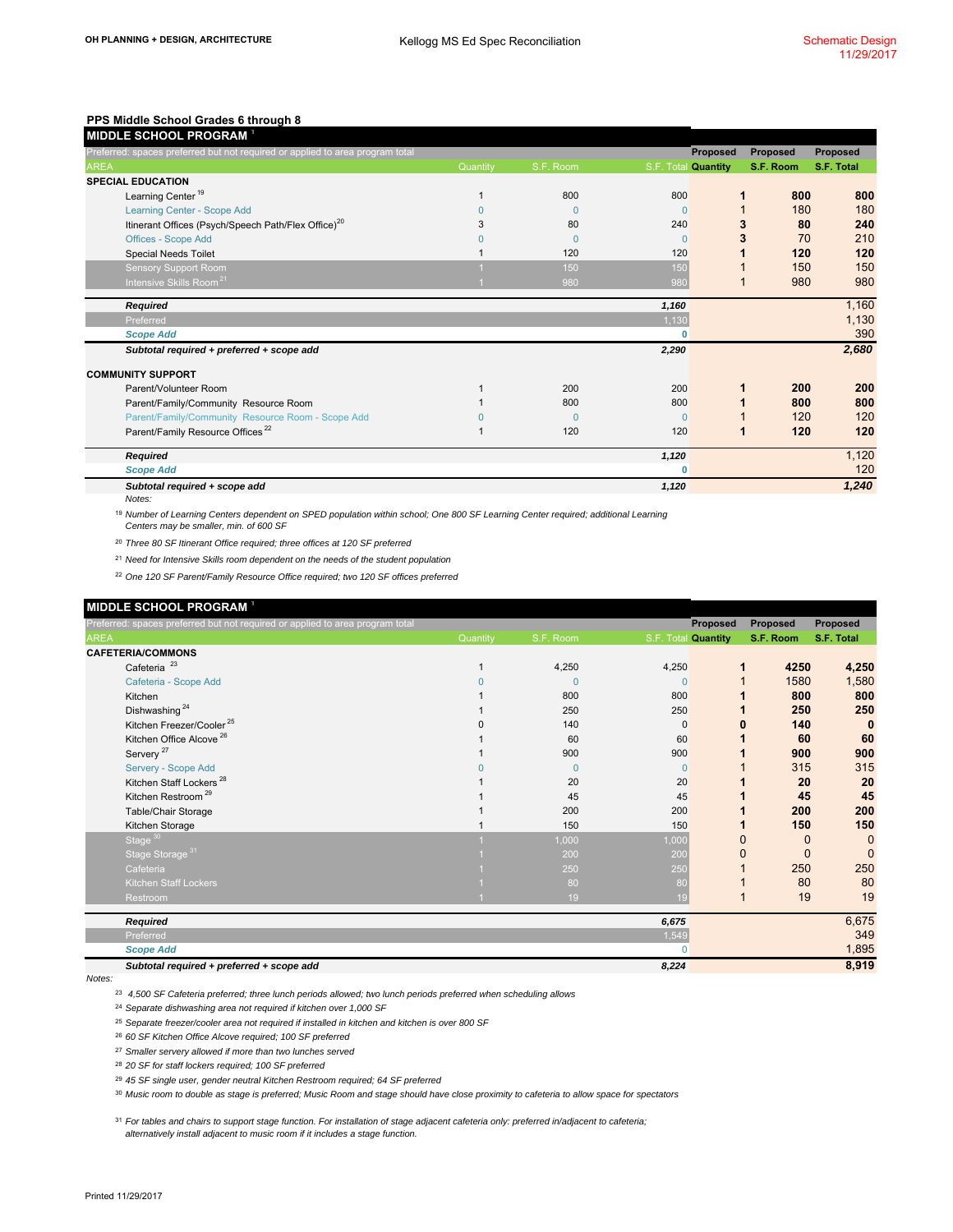| <u>Preferred: spaces p</u> referred but not required or applied to area program total |          |           |                     | Proposed    | <b>Proposed</b> | Proposed    |
|---------------------------------------------------------------------------------------|----------|-----------|---------------------|-------------|-----------------|-------------|
| <b>AREA</b>                                                                           | Quantity | S.F. Room | S.F. Total Quantity |             | S.F. Room       | S.F. Total  |
| <b>BUILDING SUPPORT</b>                                                               |          |           |                     |             |                 |             |
| Restrooms <sup>32</sup>                                                               | 6        | 45        | 270                 | 6           | 45              | 270         |
| Toilets - Boys <sup>33</sup>                                                          | 3        | 200       | 600                 | 3           | 200             | 600         |
| Toilets - Girls <sup>33</sup>                                                         | 3        | 200       | 600                 | 3           | 200             | 600         |
| Custodial Rooms <sup>34</sup>                                                         |          | 100       | 400                 | 4           | 100             | 400         |
| Custodial Office/Lockers <sup>35</sup>                                                |          | 150       | 150                 |             | 150             | 150         |
| Materials Storage <sup>36</sup>                                                       |          | 350       | 350                 |             | 350             | 350         |
| Custodial Storage (Just-in-Time) <sup>37</sup>                                        |          | 350       | 350                 |             | 350             | 350         |
| Building Storage/Receiving <sup>38</sup>                                              |          | 650       | 650                 |             | 650             | 650         |
| MDF Room <sup>39</sup>                                                                |          | 160       | 160                 |             | 160             | 160         |
| IDF Rooms <sup>40</sup>                                                               | 3        | 80        | 240                 | 3           | 80              | 240         |
| Electrical Room <sup>41</sup>                                                         |          | 180       | 180                 | 1           | 180             | 180         |
| Central Mechanical Room <sup>42</sup>                                                 |          | 600       | 600                 | 1           | 600             | 600         |
| Corridors <sup>44</sup>                                                               | Variable |           |                     |             |                 |             |
| Electrical Generator Room <sup>43</sup>                                               |          | 200       | 200                 |             | 200             | 200         |
| <b>Custodial Work Area</b>                                                            |          | 180       | 180                 |             | 180             | 180         |
| <b>Outdoor Equipment Storage</b>                                                      |          | 200       | 200                 |             | 200             | 200         |
| <b>MDF Rooms</b>                                                                      |          | 20        | 20                  |             | 20              | 20          |
| <b>IDF Rooms</b>                                                                      |          | 20        | 60                  | 3           | 20              | 60          |
| <b>Electrical Room</b>                                                                |          | 20        | 20                  |             | 20              | 20          |
| <b>Central Mechanical Room</b>                                                        |          | 200       | 200                 |             | 200             | 200         |
| Concessions                                                                           |          | 100       | 100                 | $\mathbf 0$ | $\mathbf{0}$    | $\mathbf 0$ |
| <b>Required</b>                                                                       |          |           | 4,550               |             |                 | 4,550       |
| Preferred                                                                             |          |           | 980                 |             |                 | 880         |
| <b>Subtotal Required + Preferred</b>                                                  |          |           | 5,530               |             |                 | 5,430       |

*Notes:*

32 *Six 45 SF gender neutral restrooms required; six 64 SF restrooms preferred. Provide at least one gender neutral restroom on each floor and near gym facilities. Also ensure at least one gender inclusive and one accessible restroom are included within each area to be* 

- 33 *accessed outside regular school hours. Three 200 SF toilet rooms for boys and girls for grades 6-8 required or as required by applicable plumbing code*
- 34 *Four 100 SF Custodial Rooms required; Five 100 SF rooms preferred*
- 35 *150 SF Custodial Office/Lockers required; 180 SF preferred*
- 36 *350 SF Materials Storage required; 400 SF preferred*
- 37 *350 SF Custodial Storage required; 400 SF preferred*
- 38 *650 SF Building Storage/Receiving required; 800 SF preferred*
- 39 *160 SF MDF Room required; 180 SF preferred*
- 40 *Three 80 SF IDF Rooms required; three 100 SF rooms preferred*
- 41  *One 180 SF Electrical Room required; 200 SF preferred*
- 42 *One 600 SF Central Mechanical Room required; 800 SF preferred*
- 43  *Can be located outside building if site conditions allow; inside building preferred*
- 44  *See Corridor Characteristics*

|             | MIDDLE SCHOOL PROGRAM <sup>1</sup>                                            |               |              |          |                            |                 |            |
|-------------|-------------------------------------------------------------------------------|---------------|--------------|----------|----------------------------|-----------------|------------|
|             | Preferred: spaces preferred but not required or applied to area program total |               |              |          | <b>Proposed</b>            | <b>Proposed</b> | Proposed   |
| <b>AREA</b> |                                                                               | Quantity      | S.F. Room    |          | S.F. Total <b>Quantity</b> | S.F. Room       | S.F. Total |
|             | <b>COMMUNITY &amp; PARTNER USES</b>                                           |               |              |          |                            |                 |            |
|             | Partner Program Office                                                        |               | 150          | 150      |                            | 150             | 150        |
|             | Partner Program Office - Scope Add                                            |               | 150          | 150      |                            | 150             | 150        |
|             | Pantry <sup>45</sup>                                                          |               | 200          | 200      |                            | 200             | 200        |
|             | <b>Clothes Closet</b>                                                         |               | 120          | 120      | 0                          | 0               | $\bf{0}$   |
|             | Partner Program Storage / Office - Scope Add                                  |               | $\mathbf{0}$ | $\Omega$ | 4                          | 88              | 350        |
|             | Laundry Room - Scope Add                                                      |               | 0            |          |                            | 100             | 100        |
|             | After school instruction <sup>46</sup>                                        | $\mathcal{L}$ | 500          | 1,000    | 0                          | $\mathbf{0}$    | $\bf{0}$   |
|             | <b>Required</b>                                                               |               |              | 620      |                            |                 | 350        |
|             | Preferred                                                                     |               |              | 1,000    |                            |                 | $\Omega$   |
|             | <b>Scope Add</b>                                                              |               |              | 0        |                            |                 | 600        |
|             | Subtotal required + preferred + scope add                                     |               |              | 1,000    |                            |                 | 950        |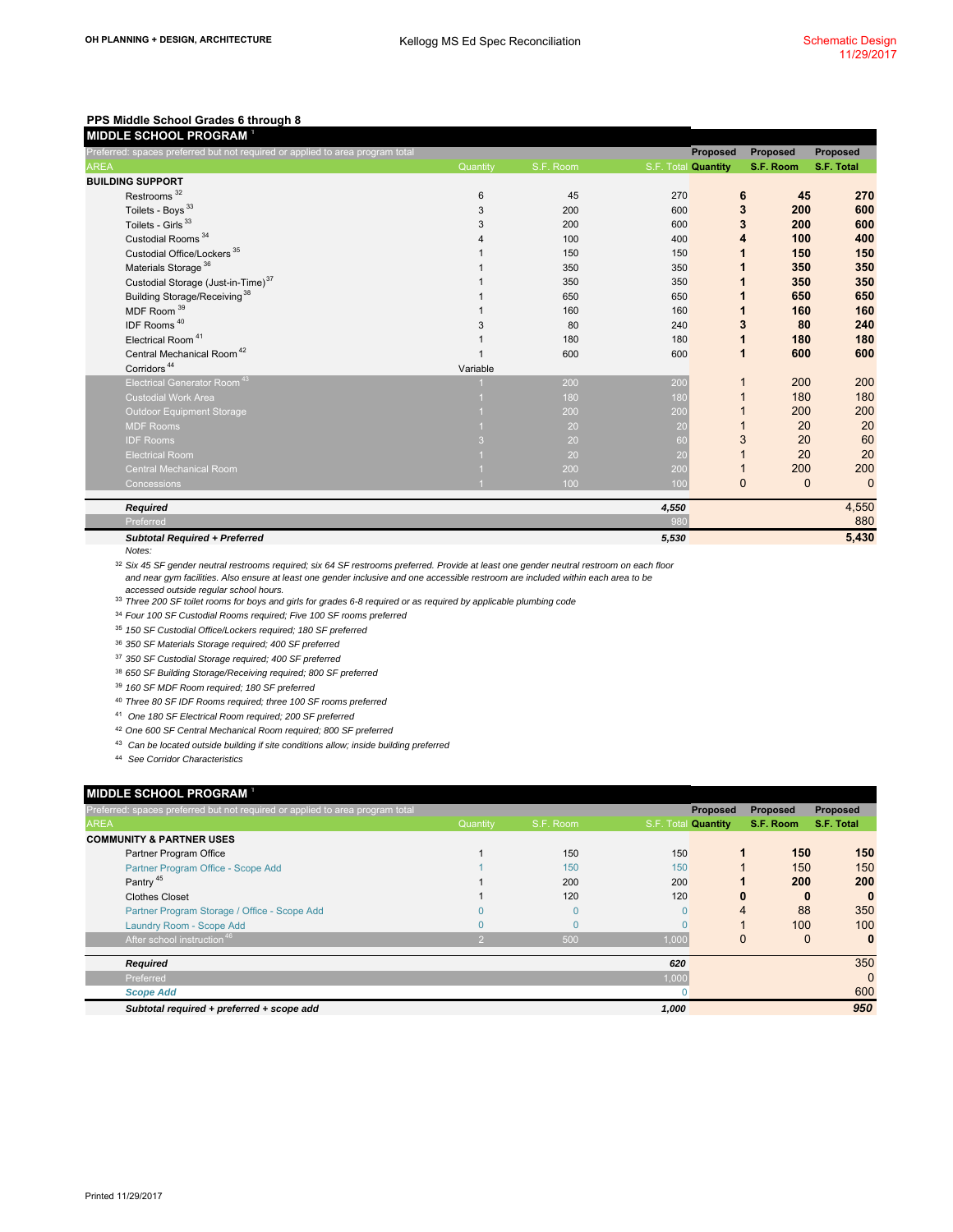| <b>MIDDLE SCHOOL PROGRAM</b>                                                  |          |           |                     |                 |                 |
|-------------------------------------------------------------------------------|----------|-----------|---------------------|-----------------|-----------------|
| Preferred: spaces preferred but not required or applied to area program total |          |           | <b>Proposed</b>     | <b>Proposed</b> | <b>Proposed</b> |
| <b>AREA</b>                                                                   | Quantity | S.F. Room | S.F. Total Quantity | S.F. Room       | S.F. Total      |
|                                                                               |          |           |                     |                 |                 |
| <b>MIDDLE SCHOOL PROGRAM TOTAL REQUIRED AREA</b>                              |          |           | 65,099              |                 | 65,267          |
| MIDDLE SCHOOL PROGRAM TOTAL PREFERRED AREA                                    |          |           | 15,679              |                 | 12,859          |
| <b>MIDDLE SCHOOL PROGRAM TOTAL SCOPE ADD</b>                                  |          |           |                     |                 | 3,713           |
| SUB-TOTAL MIDDLE SCHOOL AREA (minus Covered Play)                             |          |           | 76,778              |                 | 77,839          |
| Net to gross ratio of 29% 47                                                  |          |           | 22.266              |                 | 22,573          |
| <b>GROSS MIDDLE SCHOOL PROGRAM TOTAL</b>                                      |          |           | 99,044              |                 | 100,412         |
|                                                                               |          |           |                     |                 |                 |

*Notes:*

<sup>45</sup> *200 SF Pantry required; 300 SF preferred*

46 *Number of after school instructional spaces to be determined in conjunction with program provider and PPS Facilities and Asset Management*

47 *Gross area includes walls, corridors and circulation areas; 29% net to gross for new construction; ratio for modernization projects will vary depending on extent of work*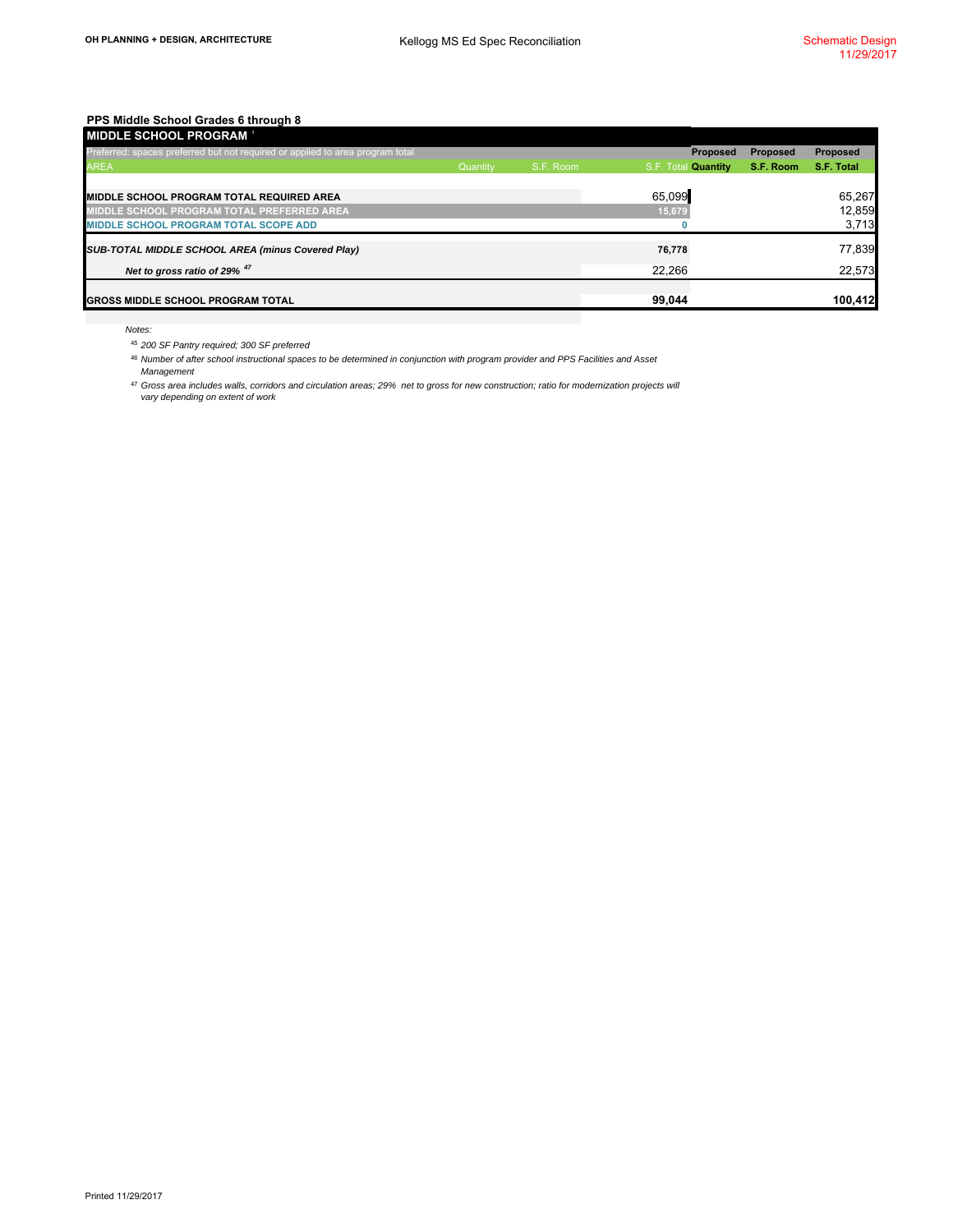### **DRAFT DOCUMENT. MAY CONTAIN ERRORS OR UNCONFIRMED INFORMATION.**

| <b>AREA PROGRAM COMPARISON SUMMARY</b>       |                |                    |              |                           |          |              |                 |                              |                  |                         |                              |        |                         |                               |        |                         |                               |                |
|----------------------------------------------|----------------|--------------------|--------------|---------------------------|----------|--------------|-----------------|------------------------------|------------------|-------------------------|------------------------------|--------|-------------------------|-------------------------------|--------|-------------------------|-------------------------------|----------------|
|                                              |                |                    |              | <b>Madison Option A</b>   |          |              |                 |                              |                  | <b>Madison Option B</b> |                              |        | <b>Lincoln Option A</b> |                               |        | Lincoln                 |                               |                |
|                                              |                | <b>RECOMMENDED</b> |              | <b>PREFERRED/OPTIONAL</b> |          | <b>TOTAL</b> |                 | "Master Plan"                |                  |                         | "Revised Master Plan"        |        |                         | "Master Plan"                 |        |                         | "Reduced Scope"               |                |
|                                              | Quantity       | S.F. Room          | <b>TOTAL</b> | Quantity S.F. Room        |          | Quantity     |                 | Quantity S.F. Room S.F. Tota |                  |                         | Quantity S.F. Room S.F. Tota |        |                         | Quantity S.F. Room S.F. Total |        |                         | Quantity S.F. Room S.F. Total |                |
| <b>CORE PROGRAM</b>                          |                |                    |              |                           |          |              |                 |                              |                  |                         |                              |        |                         |                               |        |                         |                               |                |
| <b>CTE Classrooms/Labs</b>                   | $\overline{4}$ | 1,200              | 4800         |                           |          |              | $\overline{4}$  | 1,139                        | 4,555            | $\overline{4}$          | 1,139                        | 4,555  | $\mathbf{3}$            | 1,200                         | 5,000  | $\overline{4}$          | 1,200                         | 4,800          |
| <b>Maker Space</b>                           | $\overline{1}$ | 1,200              | 1,200        |                           |          |              | $\overline{1}$  | 1,076                        | 1,076            | $\overline{1}$          | 1,076                        | 1,076  | $\overline{1}$          | 1,200                         | 1,200  | $\overline{1}$          | 1,200                         | 1,200          |
| <b>General Education Classrooms</b>          | 41             | 980                | 40,180       |                           |          | 41           | 41              | 902                          | 36,966           | 41                      | 902                          | 36,966 | 45                      | 930                           | 41,850 | 41                      |                               | 36,900         |
| Science Labs                                 | 11             | 1,500              | 16,500       |                           |          | 11           | 11              | 1,313                        | 14,440           | $\overline{9}$          | 1,311                        | 11,800 | 12                      | 1,375                         | 16,500 | 12                      | 1,200                         | 14,400         |
| Prep Rooms/Chem Storage                      | $\overline{5}$ | 380                | 980          | $\Omega$                  | $\Omega$ |              | $\overline{4}$  | 374                          | 776              | $\overline{4}$          | 374                          | 776    | $\overline{7}$          | 500                           | 2,250  | $\overline{7}$          | 500                           | 2,250          |
| <b>Flexible Learning Areas</b>               |                |                    |              | 8                         | 1,000    |              | 9               | 889                          | 8,000            | 9                       | 801                          | 7,211  | 6                       | 1,150                         | 6,900  | 5                       | 1,150                         | 5,750          |
| <b>Small Instructional Spaces</b>            |                |                    |              | 10 <sup>°</sup>           | 500      | 10           | 10              | 500                          | 5,000            | 5                       | 553                          | 2,763  | 5                       | 600                           | 3,000  | 5                       | 500                           | 2,500          |
| <b>Subtotal Core Program</b>                 | 62             |                    | 63,660       | 18                        |          | 80           | 80              |                              | 70,813           | 73                      |                              | 65,147 | 79                      |                               | 76,700 | 75                      |                               | 67,800         |
|                                              |                |                    |              |                           |          |              |                 |                              |                  |                         |                              |        |                         |                               |        |                         |                               |                |
| <b>FINE AND PERFORMING ARTS</b>              |                |                    |              |                           |          |              |                 |                              |                  |                         |                              |        |                         |                               |        |                         |                               |                |
| Visual Art - 2D & 3D Classrooms              | $\overline{2}$ | 2,700              | 2,700        | $\overline{2}$            | 3,400    |              | $\overline{2}$  | 2,494                        | 2,494            | $\overline{2}$          | 2,494                        | 2,494  | $\overline{4}$          | 2,700                         | 5,400  | $\overline{4}$          | 2,400                         | 4,800          |
| Visual Art Support Spaces                    | $\overline{3}$ | 380                | 380          | $\mathbf{0}$              | $\Omega$ |              | 3               | 366                          | 366              | 3                       | 366                          | 366    | $\overline{4}$          | 380                           | 540    | $\overline{3}$          | 380                           | 380            |
| <b>Band Room</b>                             | $\overline{1}$ | 2,200              | 2.200        | $\overline{1}$            | 2.400    |              | $\overline{1}$  | 2,003                        | 2,003            | $\overline{1}$          | 2,003                        | 2,003  | $\overline{1}$          | 2,200                         | 2,200  | $\overline{1}$          | 2,200                         | 2,200          |
| Choir Room                                   |                |                    |              | $\overline{1}$            | 1,500    |              | $\overline{1}$  | 1146                         | 1.146            | $\overline{1}$          | 1146                         | 1.146  | $\overline{1}$          | 1500                          | 1,500  | $\overline{\mathbf{1}}$ | 1500                          | 1,500          |
| <b>Band/Choir Support Spaces</b>             | $\overline{7}$ | 1,170              | 1,470        | 6                         | 600      |              | 11              | 1,302                        | 1,691            | 11                      | 1,302                        | 1,691  | $\overline{8}$          | 1,370                         | 1,470  | $\overline{8}$          | 1,370                         | 1,470          |
| Theater                                      | $\overline{3}$ | 9,000              | 9,000        | $\overline{1}$            | 6,000    |              | 3               | 9,838                        | 9,838            | $\overline{3}$          | 9,838                        | 9,836  | $\overline{3}$          | 9,525                         | 9,525  | 3                       | 9,000                         | 8,500          |
| <b>Black Box Theater</b>                     | $\overline{1}$ | 1,600              | 1,600        | $\overline{1}$            | 2,600    |              | $\mathbf{1}$    | 1,547                        | 1,547            |                         | 1,547                        | 1,547  | $\overline{1}$          | 1,600                         | 1,600  |                         | 1,600                         | 1,600          |
| Scene Production                             | $\overline{1}$ | 1.500              | 1,500        |                           |          |              | $\overline{1}$  | 2,119                        | 2,115            |                         | 2,119                        | 2,11   |                         | 1,500                         | 1,500  |                         | 1,500                         | 1,500          |
| <b>Theater Support Spaces</b>                | 14             | 2,500              | 2,500        | $\overline{3}$            | 2,100    |              | 18              | 2,354                        | 2,632            | 18                      | 2,354                        | 2,632  | 15                      | 2,500                         | 2,630  | 14                      | 2,550                         | 2,530          |
| <b>Subtotal Fine and Performing Arts</b>     | 32             |                    | 21,350       | 15                        |          |              | 41              |                              | 23,836           | 41                      |                              | 23,836 | 38                      |                               | 26,365 | 36                      |                               | 24,480         |
| PHYSICAL EDUCATION / ATHLETICS               |                |                    |              |                           |          |              |                 |                              |                  |                         |                              |        |                         |                               |        |                         |                               |                |
| Main Large Gym                               | $\overline{1}$ | 13,000             | 13,000       | $\overline{1}$            | 14,676   |              | $\overline{1}$  | 13,627                       | 13,627           | $\overline{1}$          | 13,627                       | 13,627 | $\overline{1}$          | 13,000                        | 13,000 | $\overline{1}$          | 13,000                        | 13,000         |
| Mat/Wrestling/Dance                          | $\overline{1}$ | 2.750              | 2.750        | $\overline{1}$            | 3.500    |              | $\overline{1}$  | 2,868                        | 2.868            | $\overline{1}$          | 2,868                        | 2.868  | $\overline{2}$          | 2,175                         | 4,350  | $\overline{2}$          | 1,625                         | 3,250          |
| Weight Room/Aerobics/Spinning                | $\overline{1}$ | 2,500              | 2,500        | $\overline{1}$            | 3,000    |              | $\overline{1}$  | 2,478                        | 2,478            | $\overline{1}$          | 2,478                        | 2,478  | $\overline{1}$          | 2,500                         | 2,500  | $\overline{1}$          | 2,000                         | 2,000          |
| <b>Auxiliary Gym</b>                         | $\overline{1}$ | 5,700              | 5,700        | $\overline{1}$            | 7,500    |              | $\overline{1}$  | 5,500                        | 5,500            | $\overline{1}$          | 5,500                        | 5,500  | $\overline{1}$          | 5,700                         | 5,700  | $\overline{\mathbf{1}}$ | 5,700                         | 5,700          |
| <b>Team Rooms</b>                            | $\overline{1}$ | 800                | 800          | $\mathbf{1}$              | 800      |              | $5\overline{)}$ | 860                          | 430 <sup>°</sup> | $\overline{5}$          | 860                          | 430    | $\overline{1}$          | 800                           | 800    |                         | 800                           | 800            |
| Locker Rooms/Storage/Support                 | 16             | 10,630             | 10,830       | $\overline{1}$            | 200      |              | 15              | 7,716                        | 7,917            | 15                      | 7,716                        | 7,91   | 16                      | 10,630                        | 10,830 | 16                      | 10,630                        | 10,830         |
| <b>Subtotal Physical Education/Athletics</b> | 21             |                    | 35.580       | 6                         |          |              | 24              |                              | 36.691           | 24                      |                              | 36.691 | 22                      |                               | 37.180 | 22                      |                               | 35.580         |
|                                              |                |                    |              |                           |          |              |                 |                              |                  |                         |                              |        |                         |                               |        |                         |                               |                |
| <b>EDUCATION SUPPORT</b>                     |                |                    |              |                           |          |              |                 |                              |                  |                         |                              |        |                         |                               |        |                         |                               |                |
| Administration                               | 28             | 4,980              | 5,460        | $\overline{2}$            | 150      |              | 28              | 4,892                        | 5,399            | 28                      | 4,892                        | 5,399  | 28                      | 4,930                         | 5,41   | 25                      | 4,780                         | 4,790          |
| <b>Counseling/Career Center</b>              | 15             | 2,195              | 2,735        | $\mathbf{1}$              | 980      |              | 13              | 2,213                        | 2,693            | 13                      | 2,213                        | 2,693  | 15                      | 2,195                         | 3,375  | 15                      | 2,195                         | 2,735          |
| <b>Teacher Collaboration/Offices</b>         |                |                    | 9800         | 10 <sup>°</sup>           | 980      |              | 5               | 766                          | 3,831            | $5\overline{)}$         | 659                          | 3,297  | 5                       | 930                           | 4,650  | $5\overline{5}$         | 900                           | 4,500          |
| <b>Athletic Offices</b>                      | 2              | 270                | 270          | $\overline{0}$            | $\Omega$ |              | 2               | 270                          | 270              | 2                       | 270                          | 270    | $\overline{2}$          | 270                           | 270    | $\overline{2}$          | 270                           | 270            |
| <b>Computer Labs</b>                         | 5              | 2,200              | 5,500        | $\mathbf{0}$              | $\Omega$ |              | $\overline{1}$  | 907                          | 907              | $\overline{1}$          | 907                          | 907    | 5                       | 2,100                         | 5,400  | 5                       | 2,100                         | 5,400          |
| <b>SPED</b>                                  | 15             | 3,260              | 5,900        | $\overline{0}$            | $\Omega$ |              | 15              |                              | 4,807            | 15                      |                              | 4,807  | 16                      | 2,990                         | 6,160  | 13                      | 2,960                         | 5,710          |
| <b>ELL Classroom</b>                         | $\overline{1}$ | 800                | 800          |                           |          |              | $\overline{1}$  | 937                          | 937              |                         | 937                          | 937    | $\overline{1}$          | 800                           | 800    |                         | 930                           | 930            |
| Commons/Kitchen & Servery/Support            | 10             | 12.620             | 12,620       | $\overline{1}$            | 1,800    |              | 10              | 16.108                       | 16,108           | 10                      | 16.108                       | 16,108 | 10                      | 12,620                        | 12,820 | 10                      | 11,820                        | 11,820         |
| Library/Media Center/Support                 | 10             | 9,800              | 10,220       | $\overline{2}$            | 5,480    |              | $\overline{7}$  | 8,074                        | 8,074            | $\overline{7}$          | 8,074                        | 8,074  | 10                      | 6,300                         | 6,720  | 10                      | 5,800                         | 6,220          |
| Other/Mechanical/Custodial/Misc              | 905            | 8,346              | 14,095       | $\overline{2}$            | 2,064    |              | 63              | 10,610                       | 20,553           | 63                      | 10,610                       | 20,553 | 63                      | 8,346                         | 14,995 | 918                     | 8,346                         | 14,795         |
| <b>Subtotal Education Support</b>            | 991            |                    | 67,400       | 18                        |          |              | 145             |                              | 63,579           | 145                     |                              | 63,045 | 155                     |                               | 60,600 | 1,004                   |                               | 57,170         |
| <b>PARTNER &amp; COMMUNITY USES</b>          |                |                    |              |                           |          |              |                 |                              |                  |                         |                              |        |                         |                               |        |                         |                               |                |
| <b>Subtotal Partner &amp; Community Uses</b> | $\mathbf{1}$   | 1.200              | 1.200        | $\overline{7}$            | 2.850    |              | $\mathbf{1}$    | 647                          | 647              | $\mathbf{1}$            | 647                          | 647    | $\overline{\mathbf{1}}$ | 600                           | 600    | $\mathbf{0}$            | 1200                          | $\overline{0}$ |
|                                              |                |                    |              |                           |          |              |                 |                              |                  |                         |                              |        |                         |                               |        |                         |                               |                |

**DRAFT DOCUMENT. MAY CONTAIN ERRORS OR UNCONFIRMED INFORMATION.**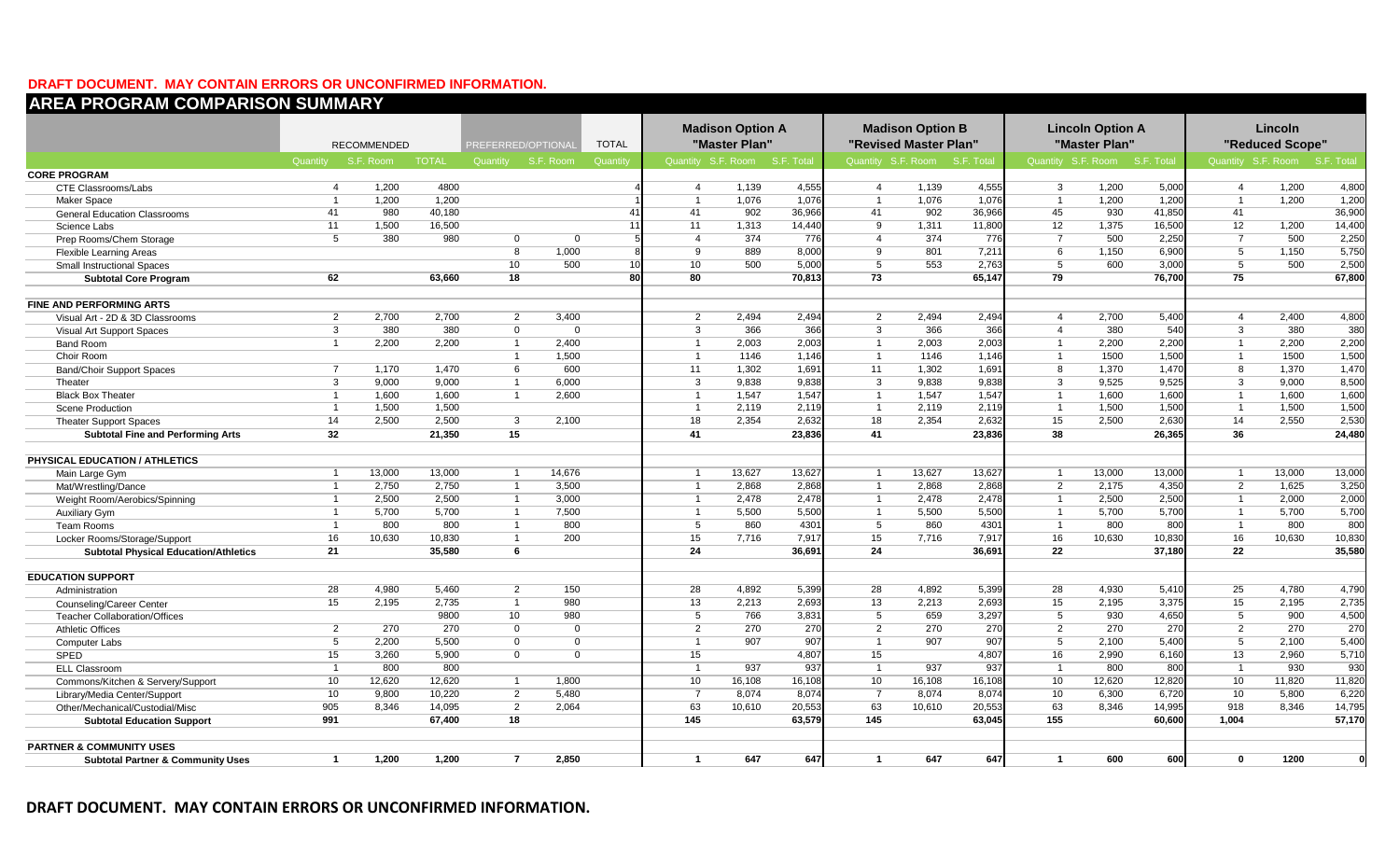### **DRAFT DOCUMENT. MAY CONTAIN ERRORS OR UNCONFIRMED INFORMATION.**

| <b>AREA PROGRAM COMPARISON SUMMARY</b>            |          |                           |                    |                    |                    |          |                                          |                               |                                                  |                               |       |                                          |                               |       |                            |                               |       |         |
|---------------------------------------------------|----------|---------------------------|--------------------|--------------------|--------------------|----------|------------------------------------------|-------------------------------|--------------------------------------------------|-------------------------------|-------|------------------------------------------|-------------------------------|-------|----------------------------|-------------------------------|-------|---------|
|                                                   |          | RECOMMENDED               |                    | PREFERRED/OPTIONAL |                    |          | <b>Madison Option A</b><br>"Master Plan" |                               | <b>Madison Option B</b><br>"Revised Master Plan" |                               |       | <b>Lincoln Option A</b><br>"Master Plan" |                               |       | Lincoln<br>"Reduced Scope" |                               |       |         |
|                                                   | Quantity | S.F. Room<br><b>TOTAL</b> |                    |                    | Quantity S.F. Room | Quantity |                                          | Quantity S.F. Room S.F. Total |                                                  | Quantity S.F. Room S.F. Total |       |                                          | Quantity S.F. Room S.F. Total |       |                            | Quantity S.F. Room S.F. Total |       |         |
| <b>WRAP AROUND SERVICES</b>                       |          |                           |                    |                    |                    |          |                                          |                               |                                                  |                               |       |                                          |                               |       |                            |                               |       |         |
| <b>Health Clinic</b>                              |          | 1,600                     | 1,600              |                    |                    |          |                                          | 1,451                         | 1,451                                            |                               | 1,451 | 1,451                                    |                               | 1,600 | 1,600                      | $\Omega$                      | 1,600 |         |
| <b>Teen Parent Services</b>                       | 8        | 3,700                     | 3,700              |                    | 100                |          | 9                                        | 3,864                         | 3,864                                            |                               | 3,864 | 3,864                                    | 8                             | 3,360 | 3,160                      | $\Omega$                      | 3,700 | οI      |
| Social Service Providers                          |          |                           | 1000               |                    | 200                |          |                                          | 1687                          | 1687                                             |                               | 1687  | 1687                                     |                               |       |                            |                               |       |         |
| <b>Provider Classrooms</b>                        |          | 500                       | 1,000              |                    |                    |          |                                          | 588                           | 1175                                             |                               | 588   | 1175                                     |                               | 500   | 500                        |                               | 500   | 500     |
| <b>Subtotal Wrap Around Services</b>              | 11       |                           | 7,300              |                    |                    |          | 13                                       |                               | 8,177                                            | 13                            |       | 8,177                                    | 10                            |       | 5,260                      |                               |       | 500     |
| <b>SUB-TOTAL COMPREHENSIVE HIGH SCHOOL AREA</b>   |          |                           | 209,490            |                    |                    |          |                                          |                               | 203,743                                          |                               |       | 197,543                                  |                               |       | 207,309                    |                               |       | 185,530 |
| <b>COMPREHENSIVE HIGH SCHOOL TOTAL GROSS AREA</b> |          |                           |                    |                    |                    |          |                                          |                               |                                                  |                               |       |                                          |                               |       |                            |                               |       |         |
| Recommended<br><b>Recommended + Preferred</b>     |          |                           | 283,546<br>331,786 |                    |                    |          |                                          |                               | 289,185                                          |                               |       | 281,560                                  |                               |       | 281,940                    |                               |       | 252,321 |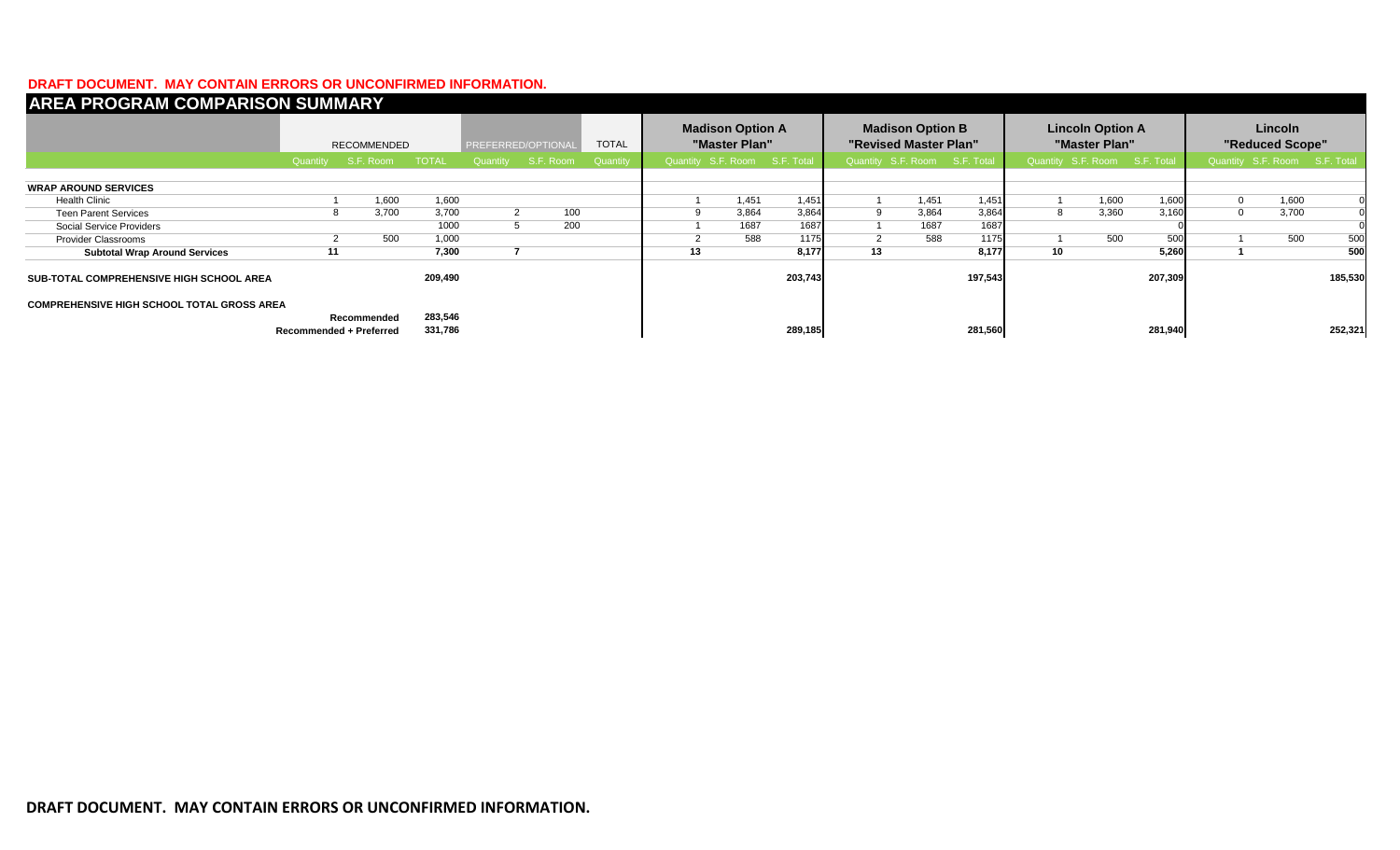# **RESOLUTION No. <fill in>**

# Resolution Authorizing Kellogg Middle School Full Replacement Master Plan as Part of the 2017 Capital Bond Program

## **RECITALS**

- A. At the conclusion of the Kellogg Middle School Pre-Design Diligence process in February, 2017, Board Resolution 5394 referred the Kellogg Full Replacement Option to voters in May 2017.
- B. The election was duly and legally held on May 16, 2017 (the "2017 Bond Election") and the general obligation bonds were approved by a majority of the qualified voters of PPS voting at the election.
- C. Board Resolution 5471 accepts certification from Multnomah County, Clackamas, Washing Counties for May 16, 2017 voter approval of authorizing Portland Public Schools to issue up to \$790 million of general obligation bonds to improve health, safety, learning by modernization, report schools.

# **RESOLUTION**

- 1. The Board of Education directs staff to design a full replacement for Kellogg Middle School for an enrollment capacity of 675 students.
- 2. The Board of Education directs staff to utilize the current Kellogg Middle School Area Program Summary as a guide to construct the new Kellogg Middle School to an approximate size of 100,412 square feet.
- 3. The Board of Education approves the Master Plan Preferred Site Plan for Kellogg Middle School.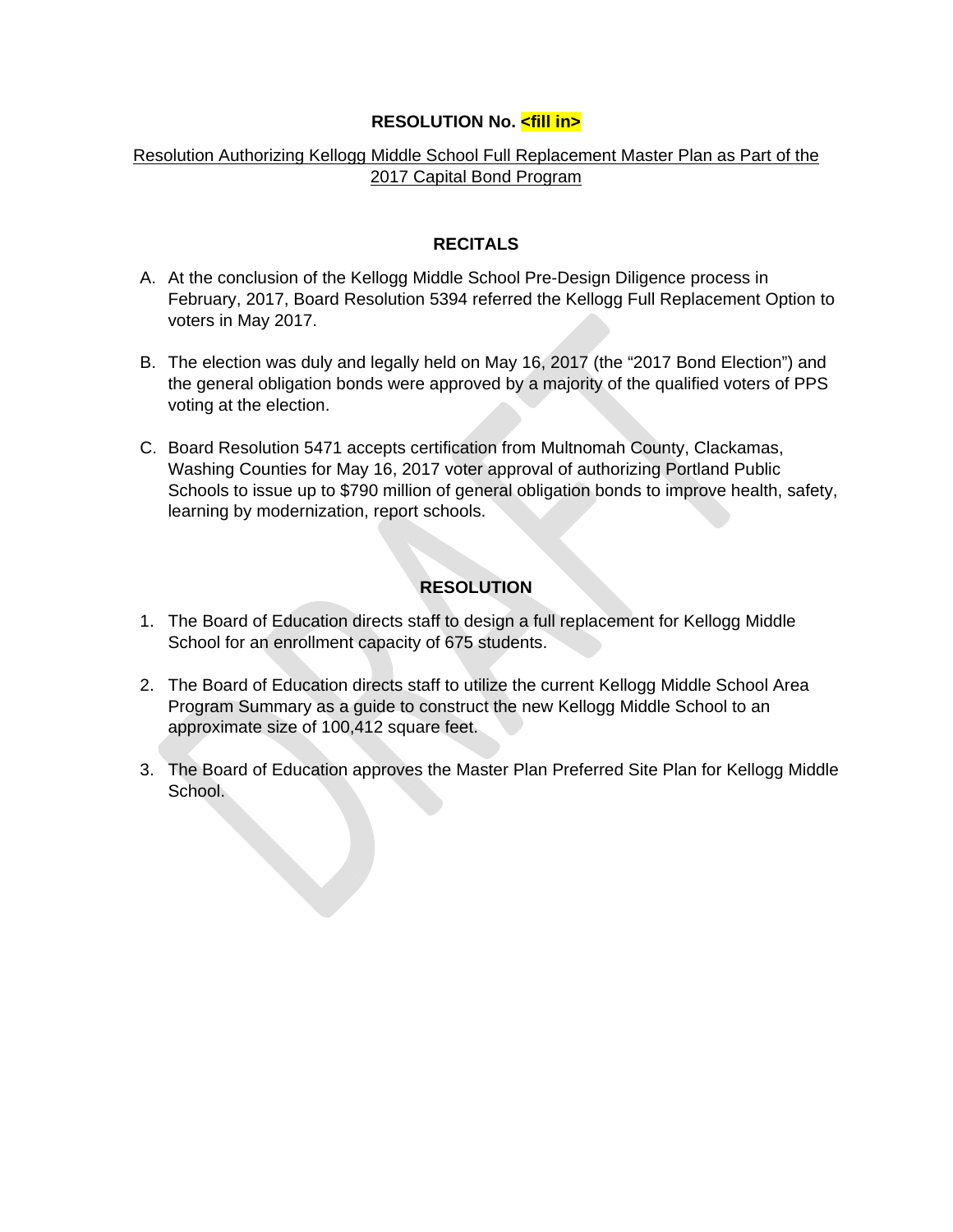

**Board of Education**

**Recommendation to the Board**

**FAO Meeting Date**: **Executive Committee Lead**: **Board Meeting Date: Presenter/Staff Lead:**  December 19, 2015 Dan Jung, Sr Director, OSM Office of School Modernization

December 12, 2015 Dan Jung, Senior Director, OSM **Department:** Steve Effros, Sr Project Manager, OSM

**Agenda Action**: Resolution

**SUBJECT: Staff Recommendation for Kellogg Middle School Master Plan**

# **BRIEF SUMMARY AND RECOMMENDATION**

Staff is proposing the Board accept the Master Plan Design for Kellogg Middle School (KMS).

Staff is proposing the District:

- Approve the Kellogg Middle School's Master Plan which will be built to accommodate an enrollment capacity of 675 students.
- Utilize the current Kellogg Middle School Area Program Summary as a guide to construct the new Kellogg School to an approximate size of 100,412 square feet.

# **BACKGROUND**

Staff is utilizing the Kellogg Middle School Area Program Summary, which is a component of the Middle School Educational Specifications, as a guide to construct the new Kellogg Middle School.

Approval of the Master Plan for KMS is required for the Design Team to proceed with Schematic Design and is critical to deliver the project on schedule.

# **SCOPE**

The PPS Middle School Framework, combined with the PPS Middle School Educational Specifications, was used as the basis for programming of the new Kellogg Middle School.

Using these documents as the foundation for the Kellogg program, the Design Team met with 20 internal focus groups over several months and developed a Programming Report for KMS that presents the desired room requirements, the interrelationships of spaces, specific room requirements and square footages, and most importantly,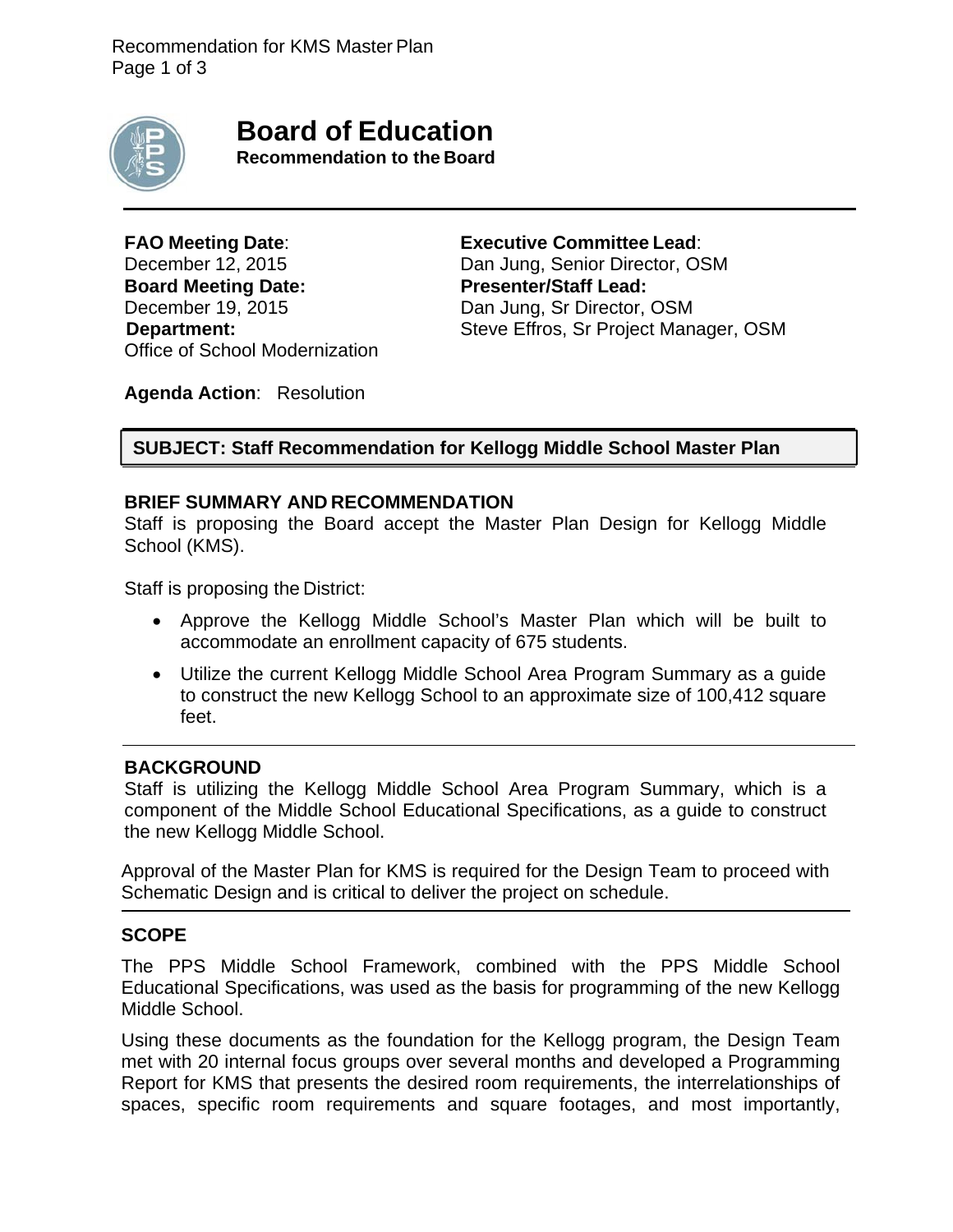represents the core educational values of PPS.

As part of the KMS Programming Report, the design team developed an Area Program Summary that refines the PPS Middle School Ed Specs so that it meets the specific requirements for KMS, based on input from internal focus groups.

Additionally, the Design Team developed a Preferred Site Plan for KMS in coordination with internal focus groups and as part of a larger community engagement process.

# **PROCESS / COMMUNITY ENGAGEMENT**

From November, 2016 thru January, 2017, the Design Team undertook a Pre-Design Due Diligence process to document the building and site development options for middle school (grade 6-8) operations at the Kellogg school site. They collaborated with PPS to develop two pre-design options, renovation/addition and full replacement for budgetary and scheduling review by PPS. Ultimately, as part of its referral of the Kellogg Middle School project as part of the May, 2017 Bond, the Board decided to move forward with the replacement option.

At the start of the Master Planning process in the Fall of 2017, a number of concepts were developed and explored. Through stakeholder, Design Advisory Group and community meetings, the concepts were refined to develop a plan that incorporates the programmatic and educational goals of PPS while meeting all current building codes to ensure the life, safety, and welfare of all students and faculty.

Throughout the Master Planning Process community and stakeholder engagement has occurred in several fashions:

First, in collaboration with PPS Community Involvement and Public Affairs (CIPA), Kellogg's Public Engagement Consultant reached out to dozens of organizations and individuals to both participate in the Design Advisory process and to engage with the project as members of the broader public. This Consultant focused on engaging with a culturally diverse group of individuals who could best represent the community surrounding the Kellogg site.

Second, the formation of the Design Advisory Group (DAG) in October, 2017. The purpose of the DAG is to encourage interaction between a variety of stakeholders, provide input regarding the priorities to be addressed within the school design, and report on the work that was taking place to their various constituencies. There have been several meetings that have occurred between October and December, 2017; and additional meetings are planned through early 2018. In total, the Design Team anticipates at a minimum:

- 1. Seven (7) Design Advisory Group meetings.
- 2. One (1) Design Workshop.
- 3. One (1) Open House.
- 4. Four (4) Neighborhood Association Meetings.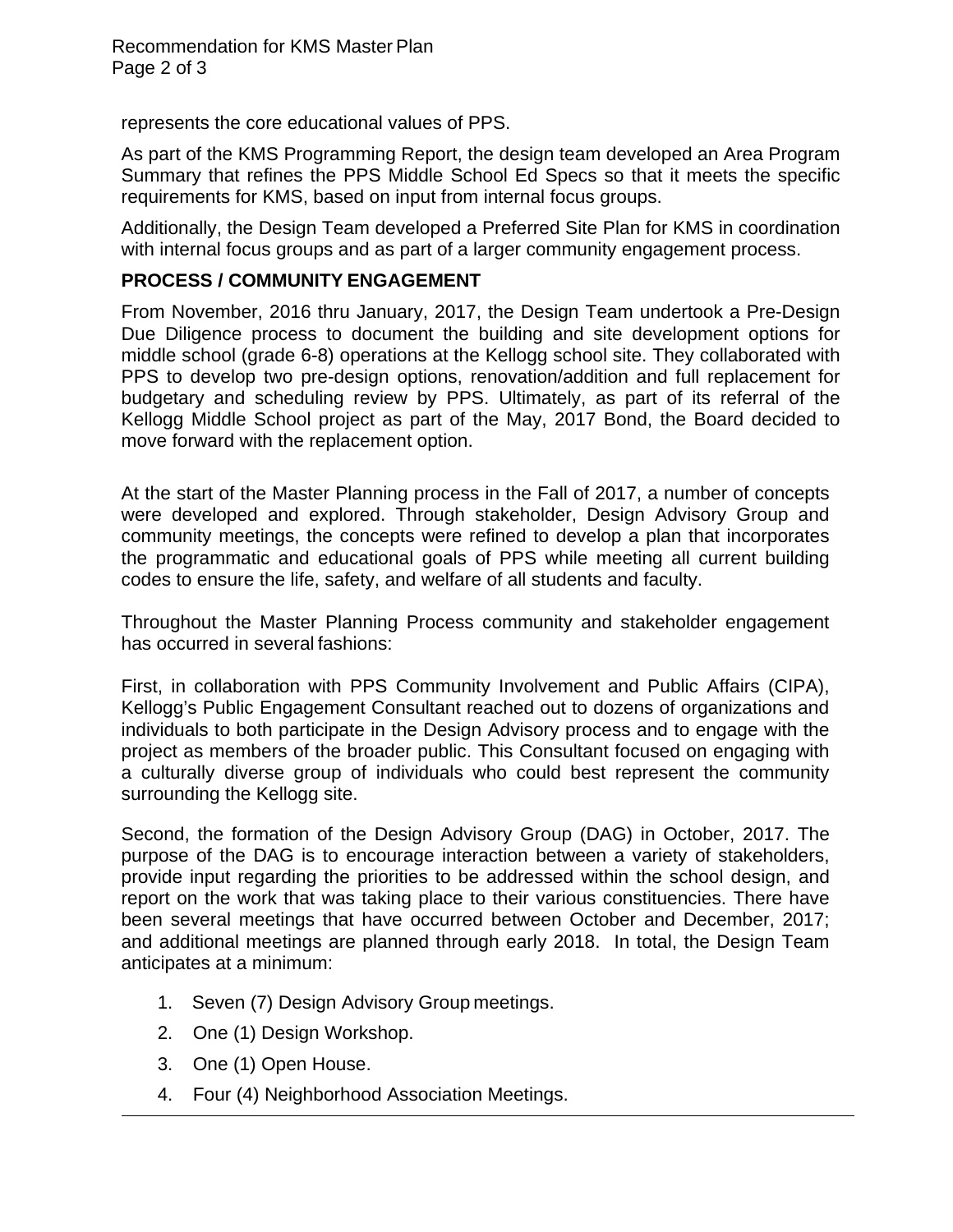Recommendation for KMS Master Plan Page 3 of 3

# **SCHEDULE**

Following approval of the Master Plan for Kellogg Middle School, the Design Team will proceed with the Design and Documentation Phases of the project through December, 2018. The Conditional Use process will take place from March through July, 2018, and the Building Permitting process will take place from January through May, 2019. Demolition of the existing building will take place from March through July, 2018, and Construction (including commissioning/start-up) of the new building will take place from May, 2019 through December, 2020. Fixtures, furnishings and equipment (FFE) will be installed from November, 2020 through January, 2021. Staff has proposed that new KMS teachers and administrators be trained to use the new building from February through May, 2021, with moves occurring in June and July, ahead of the start of school for new students in September, 2021.

# **BUDGET**

The Original Construction Budget (in 2017 dollars) for the Kellogg Middle School project, in accordance with the 2017 Capital Bond Program, was \$32 million.

In addition, Staff has allocated funds from bond program escalation to support the projected cost increases based on the anticipated start of construction in May, 2019; the Bid Day Construction Budget is \$35.6 million.

Based on the prelminary Planning Phase cost estimate, the project is estimated above the \$35.6 million target. The Design Team has produced a Programming Estimate–Budget Alignment Memo that includes several cost control opportunities to bring the project back on budget as follows:

- Reduce building area (up to 3300 sf)
	- o Reduce cafeteria size from 2-period lunch to 3-period lunch
	- o Remove computer lab program
- Provide deductive options at Schematic Design phase
- Reduce demolition salvage when bids are received
- Limit consideration of high cost options such as rooftop playgrounds
- Limit extra life safety criteria beyond the gym-only structure

The budget reduction options will be reviewed and implemented during the Schematic Design Phase.

# **UPDATE AFTER FAO MEETING (12/12/2017)**

The Master Plan and accompanying documents (noted below) were presented to the FAO Committee on Tuesday, December 12, 2017. The Committee unanimously agreed to recommend approval to the BOE.